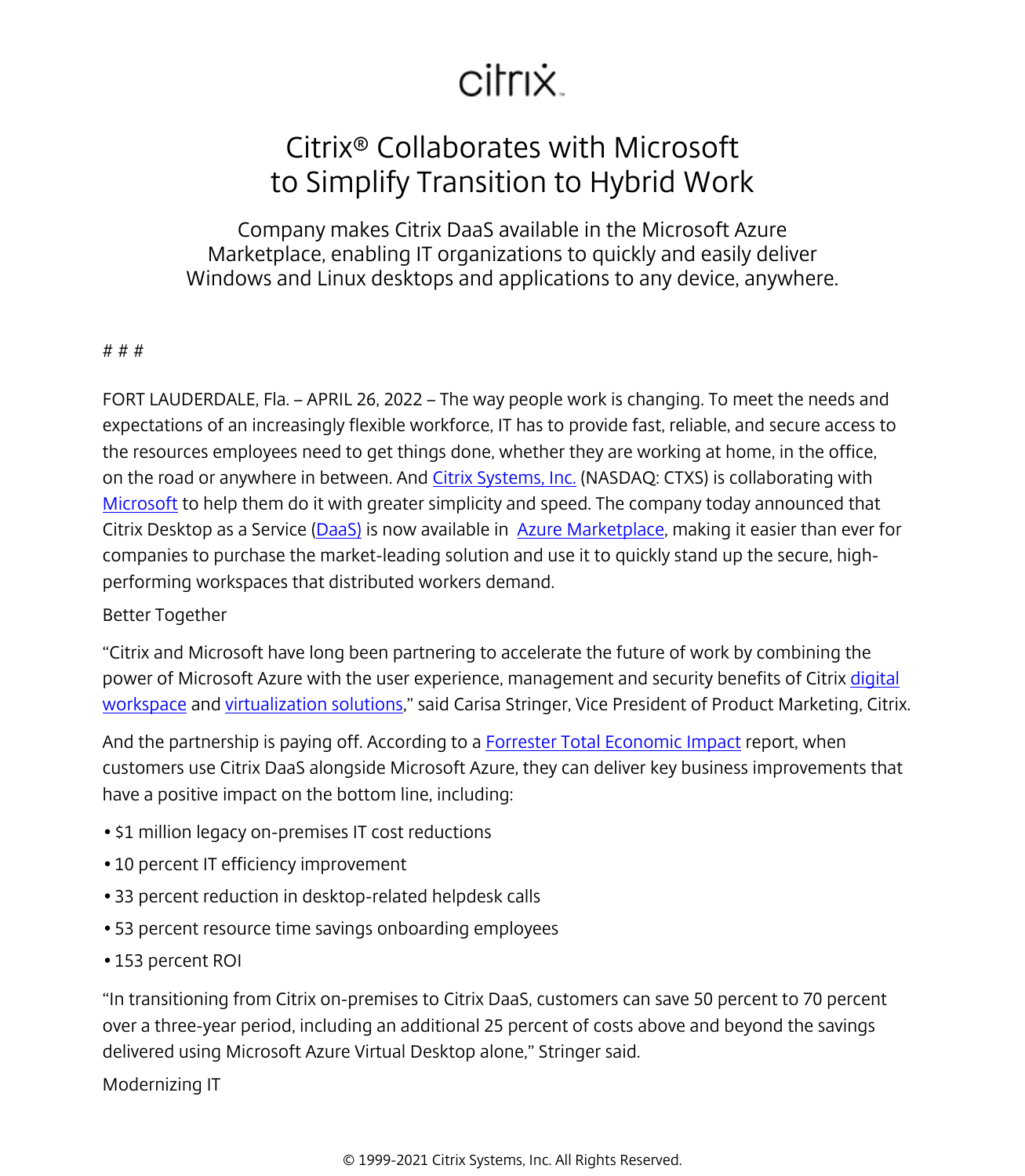Citrix DaaS, formerly known as Citrix Virtual Apps and Desktops Service™, is a [market-leading cloud](https://www.youtube.com/watch?v=gIIE35GmH_g) [service](https://www.youtube.com/watch?v=gIIE35GmH_g) that modernizes IT and addresses the needs of distributed workers by providing a secure, agile and easy way to quickly deliver apps or desktops from any cloud or datacenter to any device worldwide.

Using the solution, Microsoft customers can simplify the delivery of Windows and Linux desktops and applications to any device, anywhere and enhance key platforms like Windows 11 and Windows 10 multi-session.

• High-definition HDX Technology - [Citrix HDX technology](/content/citrix/en-gb/solutions/vdi-and-daas/hdx/
            .html) delivers optimized voice and video performance to any device for Teams, Skype, and other multimedia applications and provides an interactive experience regardless of internet connection or location.

• Comprehensive Management Tools - Built-in tools streamline image management, application lifecycle and IT operations tasks to provide a customized experience to all workers as both Azure and on-prem deployments can be managed from a single interface.

• Integrated Analytics - Citrix [performance and security analytics](/content/citrix/en-gb/solutions/analytics/
            .html) capabilities give admins deep visibility into application performance and security concerns, allowing them to quickly address issues and mitigate their impact.

• Provisioning Services (PVS) - Acclaimed software streaming technology enables desktops and apps to be deployed and re-deployed in real time, from a single shared golden image and gives IT the ability to stream hundreds - or thousands - of cloud-hosted virtual machines in minutes – optimizing cloud resource consumption and improving IT agility.

Enhancing Employee Experience

"With Citrix and Microsoft Azure, IT can serve up a superior experience that keeps users engaged and productive," Stringer said. "Video streaming is smooth, audio calls are clear, and graphic-intense engineering applications render seamlessly."

Among the other benefits they can deliver:

• Enhanced Performance - Workspace environment management service optimizes user density and performance to deliver a superior experience.

• Improved Security - App protection, dynamic policy control, and watermarking keep data safe from malicious agents or inadvertent data loss.

• Cost Efficiencies - Autoscaling capabilities rapidly scale environments up or out as needed to support business requirements and keep costs in check.

With Citrix DaaS now available in **Azure Marketplace**, customers have access to key benefits including:

• The [Azure consumption commitment benefit](https://docs.microsoft.com/en-us/marketplace/azure-consumption-commitment-benefit), allowing eligible commercial marketplace offers to contribute towards your organization's Azure consumption commitment.

• Simplified [procurement](https://docs.microsoft.com/en-us/marketplace/azure-purchasing-invoicing) and management including access to **[Azure cost management](https://azure.microsoft.com/en-us/services/cost-management/)**